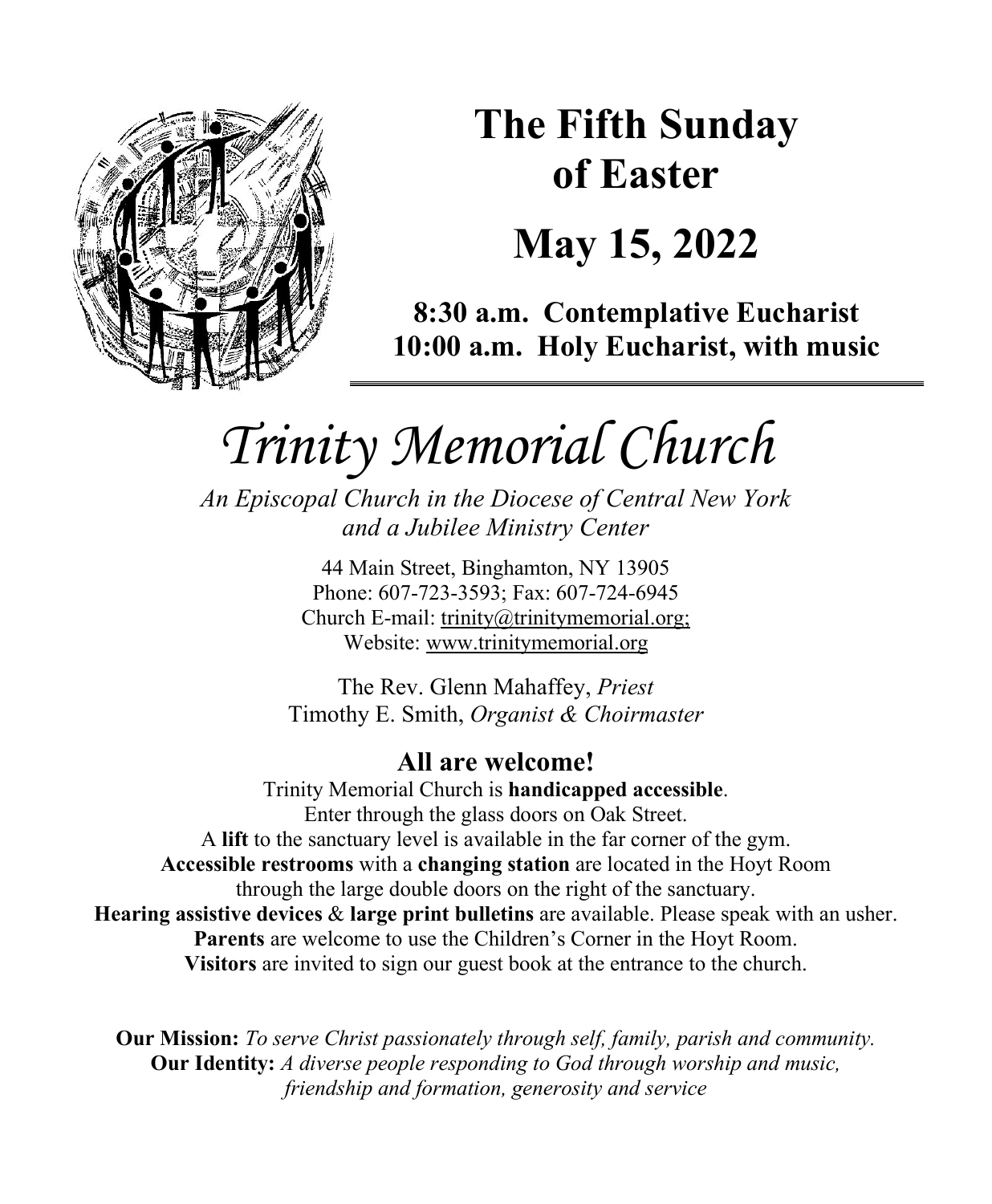# **The Gathering**

### **Prelude Sonata II, movements 1&2** Felix Mendelssohn

### **Welcome and Announcements**

### **Hymn 182 Christ is Alive!** *Truro*

### **Opening Acclamation and Collect for Purity**

*Priest* Alleluia. Christ is risen. *People The Lord is risen indeed. Alleluia. Priest* .

Almighty God, to you all hearts are open, all desires known, and from you no secrets are hid: Cleanse the thoughts of our hearts by the inspiration of your Holy Spirit, that we may perfectly love you, and worthily magnify your holy Name; through Christ our Lord. *Amen.*

**Gloria S-280** Robert Powell *Glory to God in the highest, and peace to his people on earth.*

*Lord God, heavenly King, almighty God and Father, we worship you, we give you thanks, we praise you for your glory.*

*Lord Jesus Christ, only Son of the Father, Lord God, Lamb of God, you take away the sin of the world; have mercy on us; you are seated at the right hand of the Father; receive our prayer.*

*For you alone are the Holy One, you alone are the Lord,*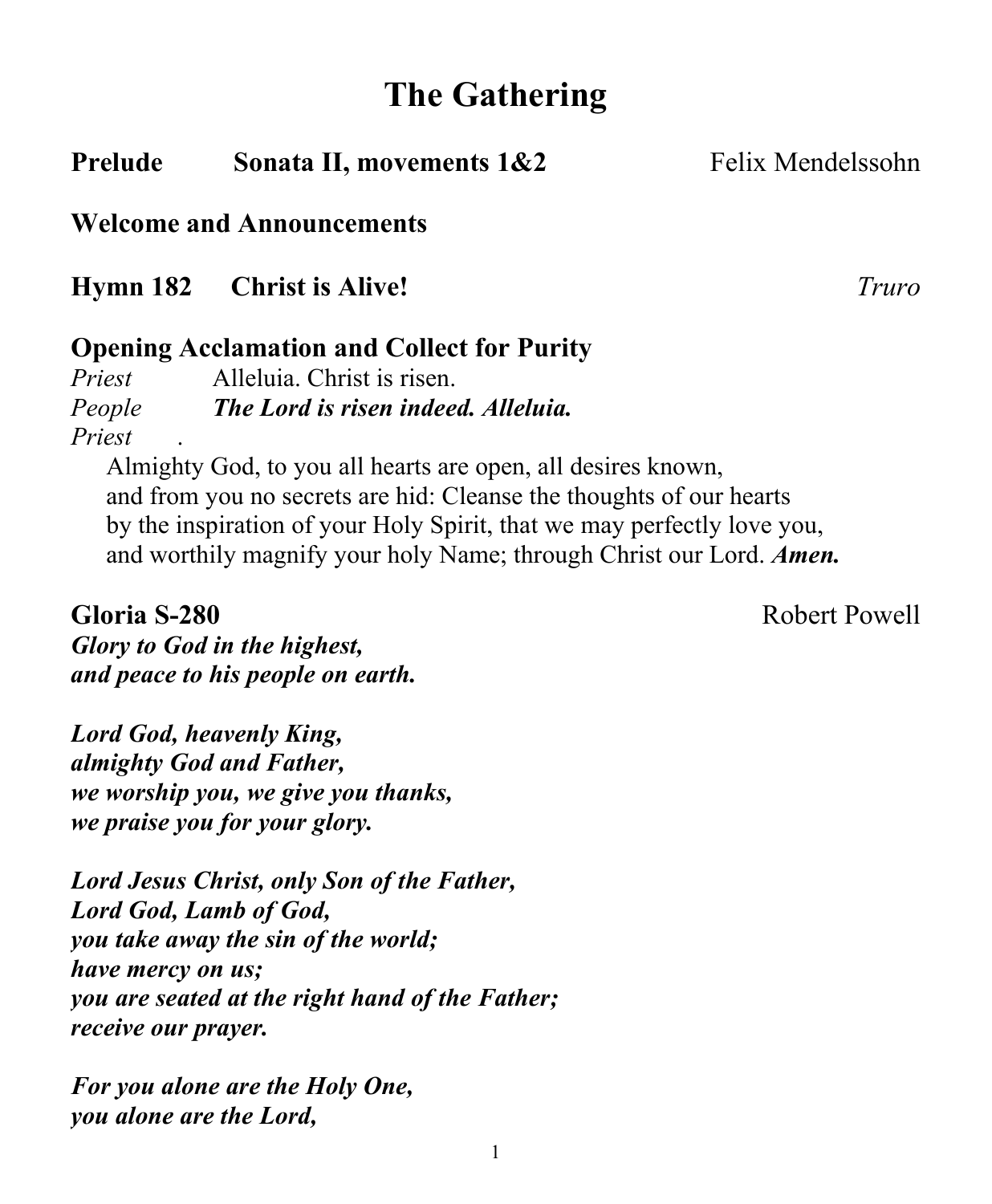*you alone are the Most High, Jesus Christ, with the Holy Spirit, in the glory of God the Father. Amen.*

### **The Collect of the Day**

*Priest* The Lord be with you. *People And also with you. Priest* Let us pray

Almighty God, whom truly to know is everlasting life: Grant us so perfectly to know your Son Jesus Christ to be the way, the truth, and the life, that we may steadfastly follow his steps in the way that leads to eternal life; through Jesus Christ your Son our Lord, who lives and reigns with you, in the unity of the Holy Spirit, one God, for ever and ever. **Amen.**

# **The Lessons**

# **The First Lesson: Acts 11:1-18**

Now the apostles and the believers who were in Judea heard that the Gentiles had also accepted the word of God. So when Peter went up to Jerusalem, the circumcised believers criticized him, saying, "Why did you go to uncircumcised men and eat with them?" Then Peter began to explain it to them, step by step, saying, "I was in the city of Joppa praying, and in a trance I saw a vision. There was something like a large sheet coming down from heaven, being lowered by its four corners; and it came close to me. As I looked at it closely I saw four-footed animals, beasts of prey, reptiles, and birds of the air. I also heard a voice saying to me, `Get up, Peter; kill and eat.' But I replied, `By no means, Lord; for nothing profane or unclean has ever entered my mouth.' But a second time the voice answered from heaven, `What God has made clean, you must not call profane.' This happened three times; then everything was pulled up again to heaven. At that very moment three men, sent to me from Caesarea, arrived at the house where we were. The Spirit told me to go with them and not to make a distinction between them and us. These six brothers also accompanied me, and we entered the man's house. He told us how he had seen the angel standing in his house and saying, `Send to Joppa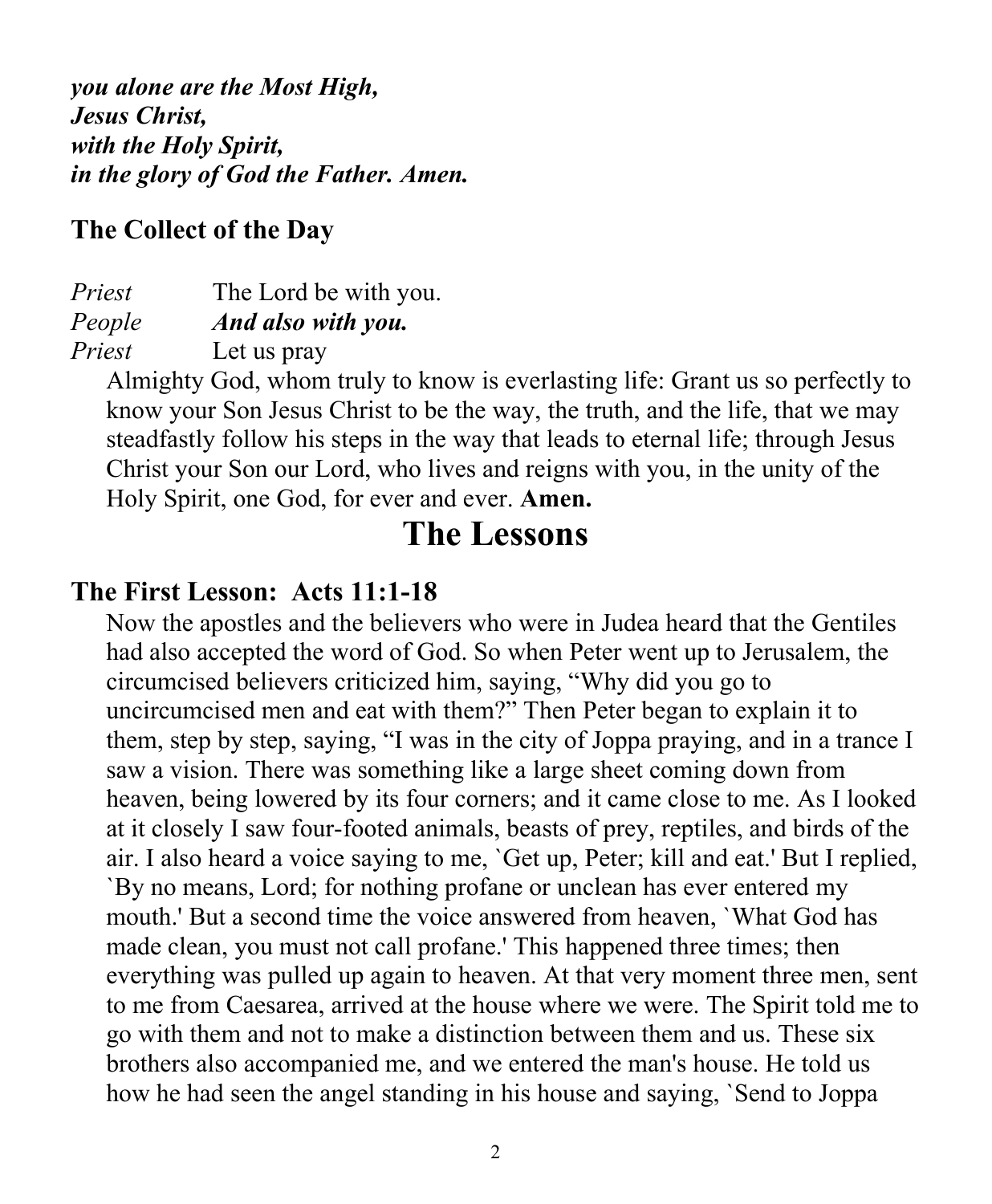and bring Simon, who is called Peter; he will give you a message by which you and your entire household will be saved.' And as I began to speak, the Holy Spirit fell upon them just as it had upon us at the beginning. And I remembered the word of the Lord, how he had said, `John baptized with water, but you will be baptized with the Holy Spirit.' If then God gave them the same gift that he gave us when we believed in the Lord Jesus Christ, who was I that I could hinder God?" When they heard this, they were silenced. And they praised God, saying, "Then God has given even to the Gentiles the repentance that leads to life."

*Lector* The Word of the Lord. *People Thanks be to God*

*8:30 a.m. The People read the Psalm 10 a.m. The people sing the refrain* **Psalm 148** *Refrains after verses 2,6,8,12,14*



1 Hallelujah!

Praise the Lord from the heavens; \*

praise him in the heights.

- 2 Praise him, all you angels of his; \* REFRAIN praise him, all his host.
- 3 Praise him, sun and moon; \* praise him, all you shining stars.
- 4 Praise him, heaven of heavens, \* and you waters above the heavens.
- 5 Let them praise the Name of the Lord; \* for he commanded, and they were created.
- 6 He made them stand fast for ever and ever; \* REFRAIN he gave them a law which shall not pass away.
- 7 Praise the Lord from the earth, \*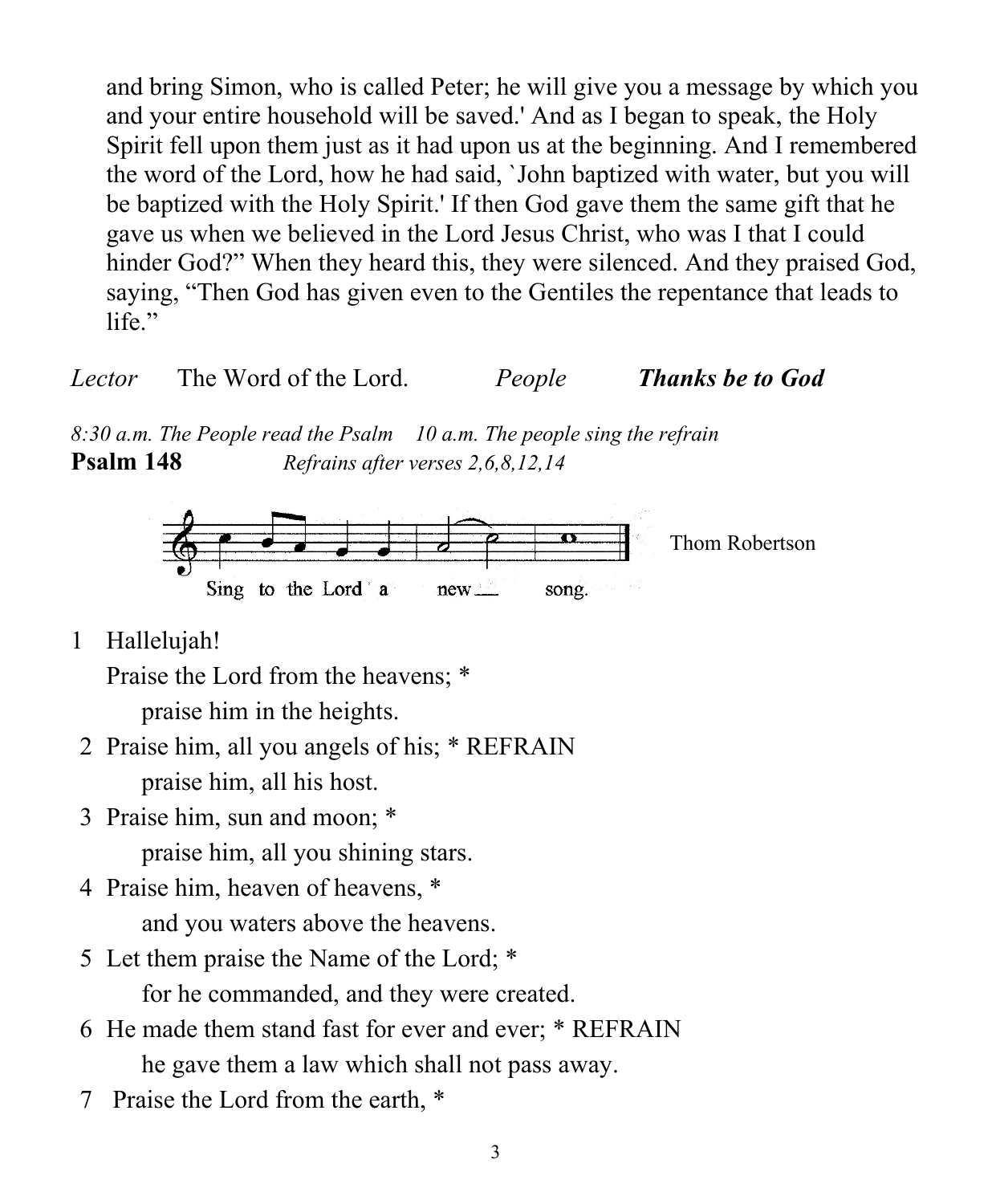you sea-monsters and all deeps;

- 8 Fire and hail, snow and fog, \* REFRAIN tempestuous wind, doing his will;
- 9 Mountains and all hills, \*

fruit trees and all cedars;

- 10 Wild beasts and all cattle, \* creeping things and winged birds;
- 11 Kings of the earth and all peoples, \* princes and all rulers of the world;
- 12 Young men and maidens, \* REFRAIN old and young together.
- 13 Let them praise the Name of the Lord, \* for his Name only is exalted, his splendor is over earth and heaven.
- 14 He has raised up strength for his people and praise for all his loyal servants, \* REFRAIN the children of Israel, a people who are near Him. Hallelujah

# **The Second Reading**: **Revelation 21:1-6**

I saw a new heaven and a new earth; for the first heaven and the first earth had passed away, and the sea was no more. And I saw the holy city, the new Jerusalem, coming down out of heaven from God, prepared as a bride adorned for her husband. And I heard a loud voice from the throne saying,

"See, the home of God is among mortals. He will dwell with them as their God; they will be his peoples, and God himself will be with them; he will wipe every tear from their eyes. Death will be no more;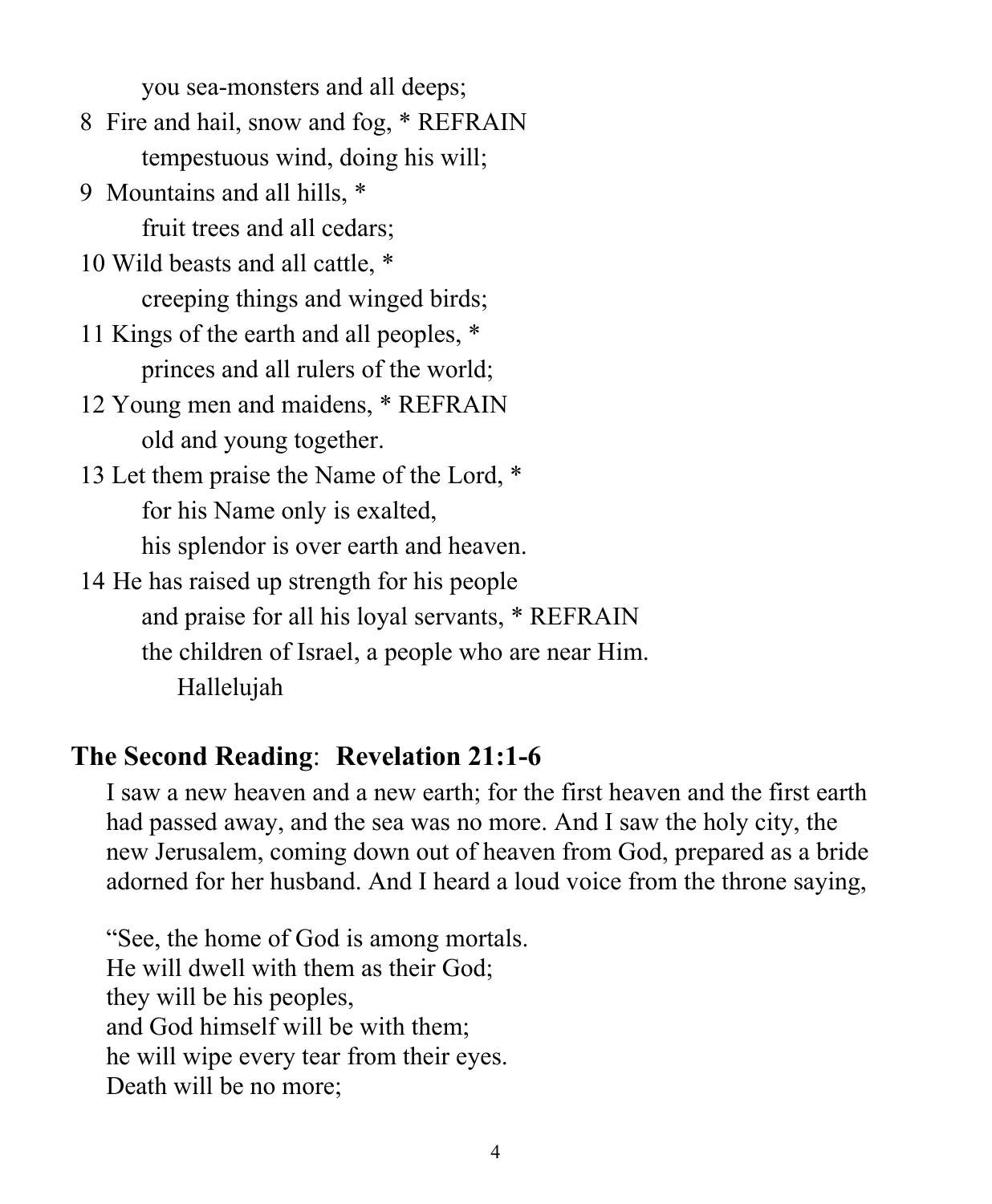mourning and crying and pain will be no more, for the first things have passed away."

And the one who was seated on the throne said, "See, I am making all things new." Also he said, "Write this, for these words are trustworthy and true." Then he said to me, "It is done! I am the Alpha and the Omega, the beginning and the end. To the thirsty I will give water as a gift from the spring of the water of life."

*Lector* The Word of the Lord.*People Thanks be to God.*

**Hymn 583 O Holy City, Seen of John** *Morning Song*

*Priest* The Holy Gospel of our Lord Jesus Christ according to John. *People Glory to you, Lord Christ.*

### **The Holy Gospel: John 13:31-35**

At the last supper, when Judas had gone out, Jesus said, "Now the Son of Man has been glorified, and God has been glorified in him. If God has been glorified in him, God will also glorify him in himself and will glorify him at once. Little children, I am with you only a little longer. You will look for me; and as I said to the Jews so now, I say to you, 'Where I am going, you cannot come.' I give you a new commandment, that you love one another. Just as I have loved you, you also should love one another. By this everyone will know that you are my disciples, if you have love for one another."

*Priest* The Gospel of the Lord. *People Praise to you, Lord Christ.* **Sermon The Rev. Glenn Mahaffey**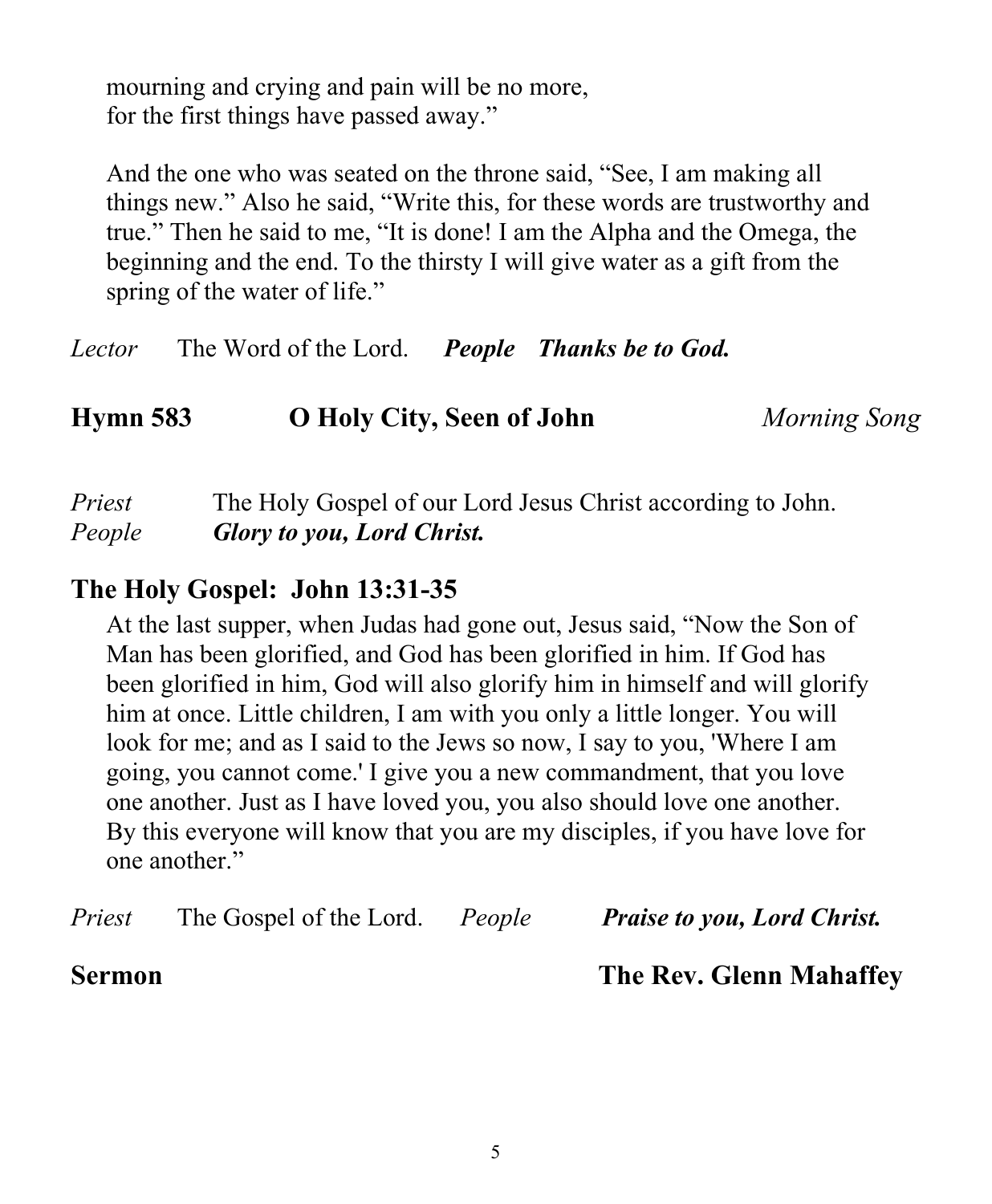**The Apostle's Creed** *I believe in God, the Father almighty, creator of heaven and earth.*

*I believe in Jesus Christ, his only Son, our Lord. He was conceived by the power of the Holy Spirit and born of the Virgin Mary. He suffered under Pontius Pilate, was crucified, died, and was buried. He descended to the dead. On the third day he rose again. He ascended into heaven, And is seated at the right hand of the Father. He will come again to judge the living and the dead.*

*I believe in the Holy Spirit, the holy catholic Church, the communion of saints, the forgiveness of sins, the resurrection of the body, and the life everlasting. Amen.*

*(You may be seated.)* **Orison Day by Day** M. Searle Wright

**The Prayers of the People** *(adapted from the New Zealand Book of Prayer)*

Father, enliven the Church for its mission *that we may be salt of the earth and light to the world.*

We pray for Michael, our Presiding Bishop, for DeDe our Bishop, for Glenn our Priest and for all the lay leaders and members of this congregation. O Lord, breathe fresh life into your people *Give us power to reveal Christ in word and action.*

We pray for the world, especially for the hungry, the poor, those who are caught in the midst of discord, especially in the Ukraine, Israel and other countries experiencing armed conflict. Creator of all, lead us and every people into ways of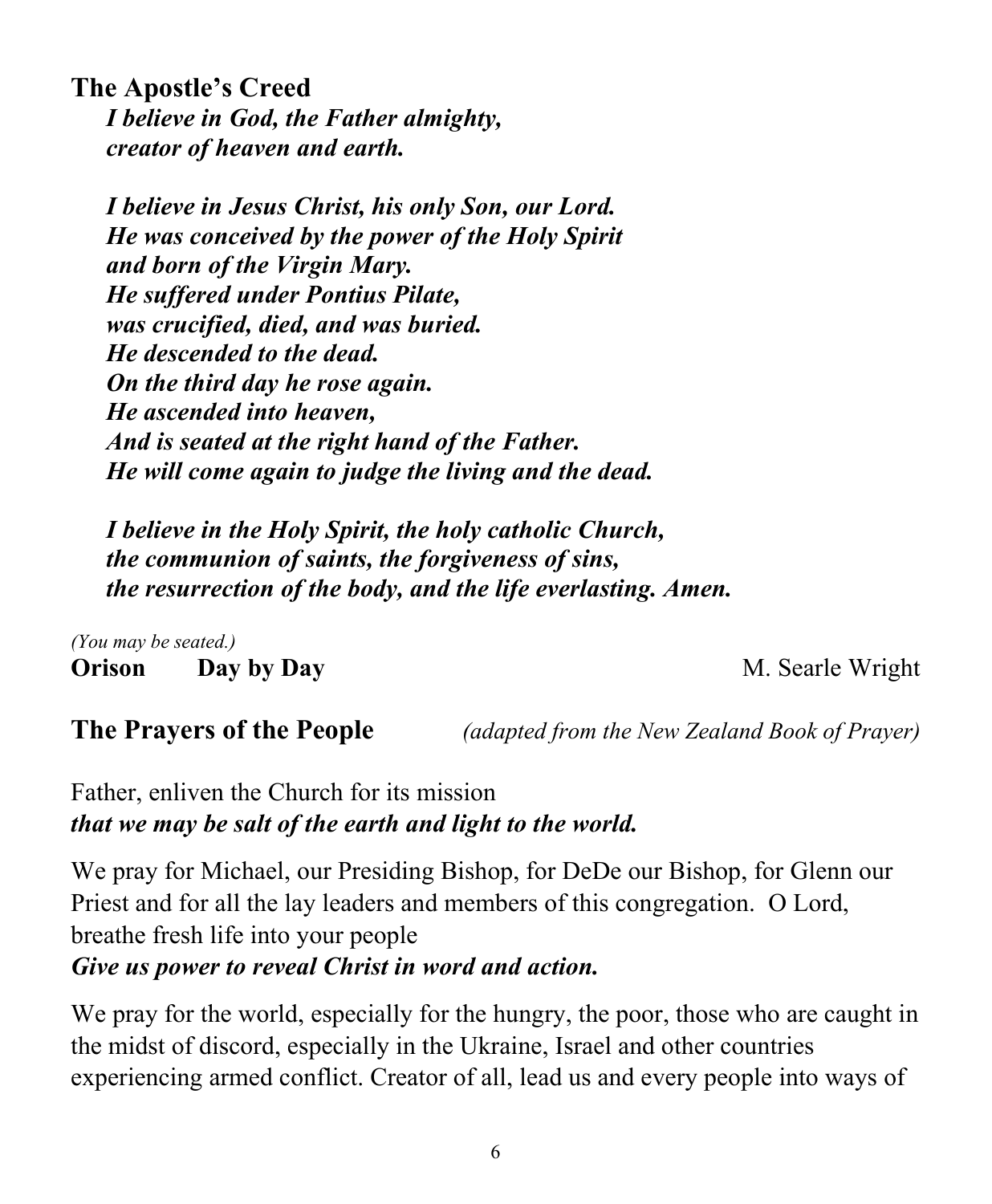# justice and peace. *That we may respect one another in freedom and truth.*

Awaken in us a sense of wonder for the earth and all that is in it. *Teach us to care creatively for its resources.*

We pray for the community: especially for those who struggle in our community. God of truth, inspire with your wisdom Joe, our President, Kathy our Governor and Jared our mayor and all those whose decisions affect the lives of others, *that all may act with integrity and courage.*

We pray for those who are celebrating birthdays this week: Reid Koppler. We also pray for Forrest & Sandy Copeland who are celebrating their anniversary this week, Give grace to all whose lives are linked with ours, *May we serve Christ in one another, and love as he loves us.*

We pray for those in need: O Lord, we pray for the poor, those who suffer from mental illness, those who suffer from addictions and compulsions beyond their control, and especially for the sick and those who have asked our prayers : Diane, Christine, Pam, Drieux, Katherine Bigelow, Michael Abbott Copeland, Rudy, Nancy Campbell, Andrew & Mary, Michael Lawler, Ida Fernandes, Michelle, Jeremy & Kristen, Charles Levchak, Virginia Chatterton, Samantha & Mike McMullen, Berniece Georges, Melissa, Chad & Kelly, Chucky, Lawrence, Katherine Corse, Milton Fortner, Rayleen, Teresa, Patty Bloomer and Ken Lattimore. . . are there others? (*Please feel free to share your prayers silently or aloud*) God of hope, comfort and restore all who suffer in body, mind or spirit. *May they know the power of your healing love.*

Make us willing agents of your compassion. *Strengthen us as we share in making people whole.*

We remember those who have died. And for Howie and Billie Palmer for whom altar flowers have been given by their children and grandchildren.

### *Father, into your hands we commend them.*

Give comfort to those who mourn.

## *Bring them peace in their time of loss.*

We praise you for all your saints who have entered your eternal glory.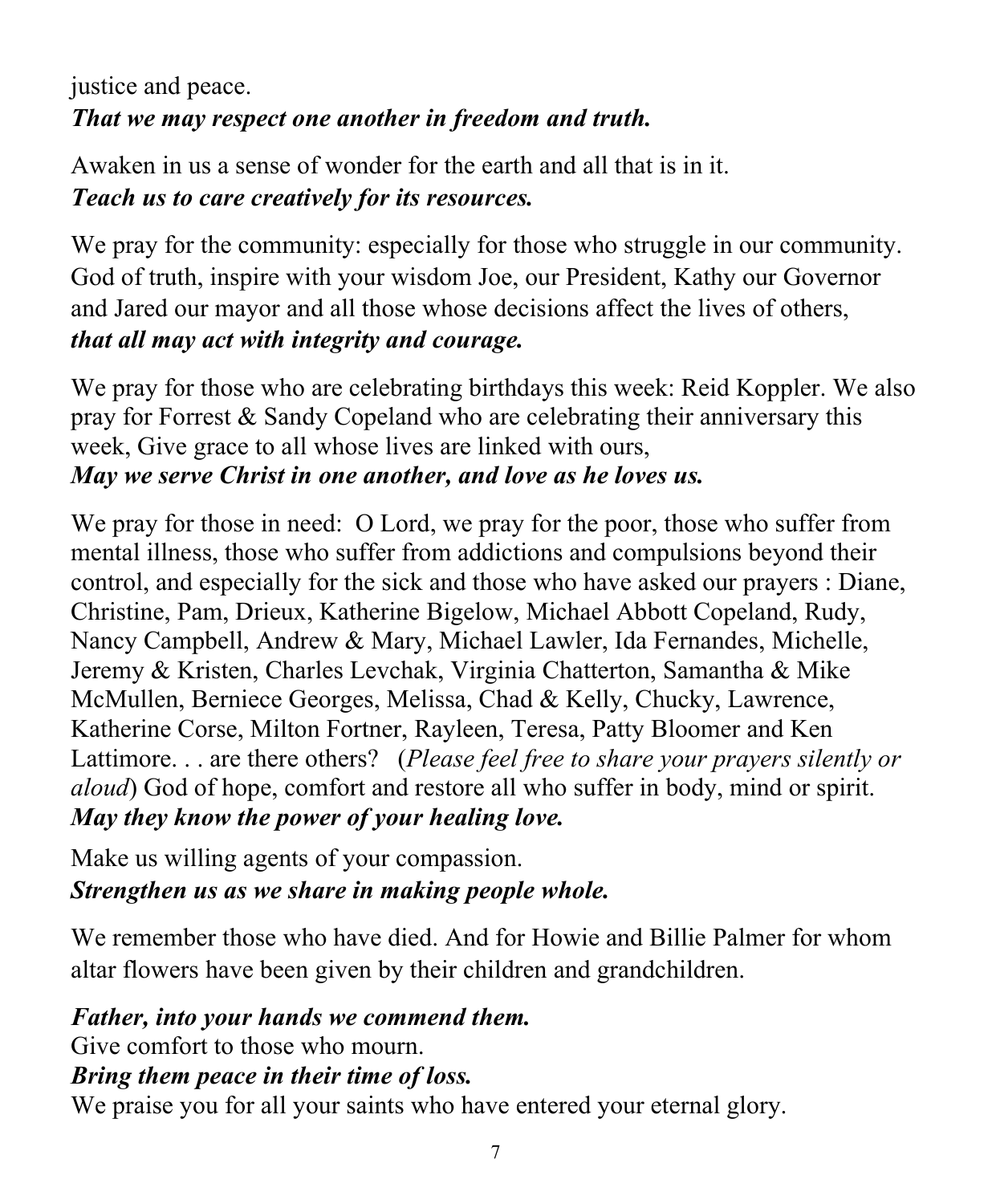*May their example inspire and encourage us. Lord, you have called us to serve you. Grant that we may walk in your presence: your love in our hearts, your truth in our minds, your strength in our wills; until, at the end of our journey, we know the joy of our homecoming and the welcome of your embrace, through Jesus Christ our Lord. Amen.*

### **The Peace**

*Priest* The peace of the Lord be always with you. *People And also with you.*

# **The Holy Communion**

### **The Offertory Sentence**

Anthem Rise Up, My Love **Healey Willan** *Rise up my love, my fair one, and come away.* 

*For lo, the winter is past, the rain is over and gone. The flowers appear upon the earth. The time of singing of birds is come. Arise my love, my fair one, and come away*

**Presentation Hymn 205, stanza 5** *Gelobt sei Gott To God the Father, God the Son, to God the Spirit, always One, We sing for life in us begun: Alleluia!*

**The Great Thanksgiving** *(Eucharistic Prayer A) (BCP p. 362)*

|        | <b>The Great Thanksgiving</b> ( <i>Eucharistic Prayer A</i> ) |
|--------|---------------------------------------------------------------|
| Priest | The Lord be with you.                                         |
| People | And also with you.                                            |
| Priest | Lift up your hearts.                                          |
| People | We lift them to the Lord.                                     |
| Priest | Let us give thanks to the Lord our God.                       |
| People | It is right to give our thanks and praise.                    |
|        |                                                               |

*Priest*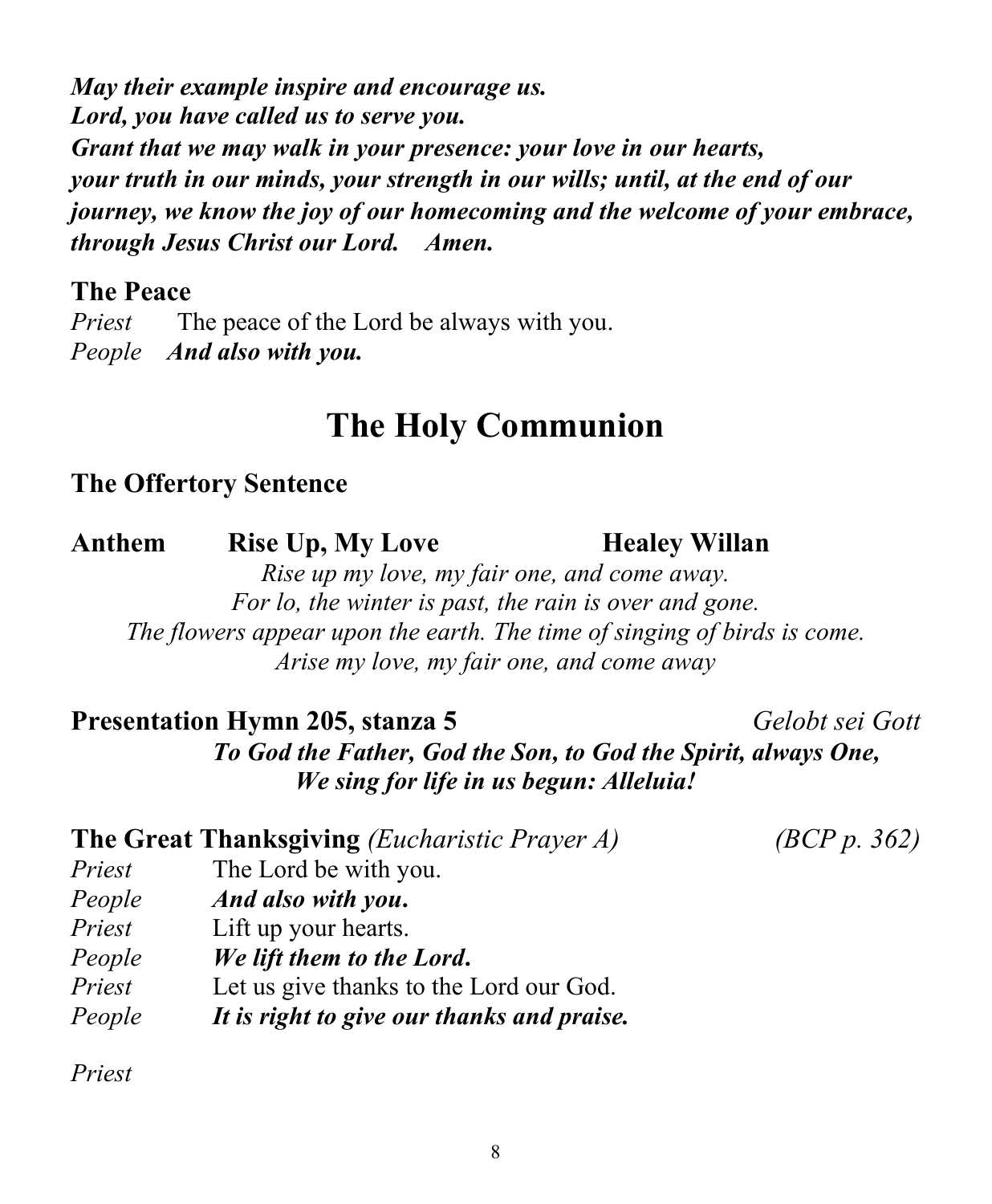It is right, and a good and joyful thing, always and everywhere to give thanks to you, Father Almighty, Creator of heaven and earth.

But chiefly are we bound to praise you for the glorious resurrection of your Son Jesus Christ our Lord; for he is the true Paschal Lamb, who was sacrificed for us, and has taken away the sin of the world.

By his death he has destroyed death,

and by his rising to life again he has won for us everlasting life. Therefore we praise you, joining our voices with Angels and Archangels and with all the company of heaven, who forever sing this hymn to proclaim the glory of your Name:



#### *Priest*

Holy and gracious Father:

In your infinite love you made us for yourself; and, when we had fallen into sin and become subject to evil and death, you, in your mercy, sent Jesus Christ, your only and eternal Son, to share our human nature, to live and die as one of us, to reconcile us to you, the God and Father of all.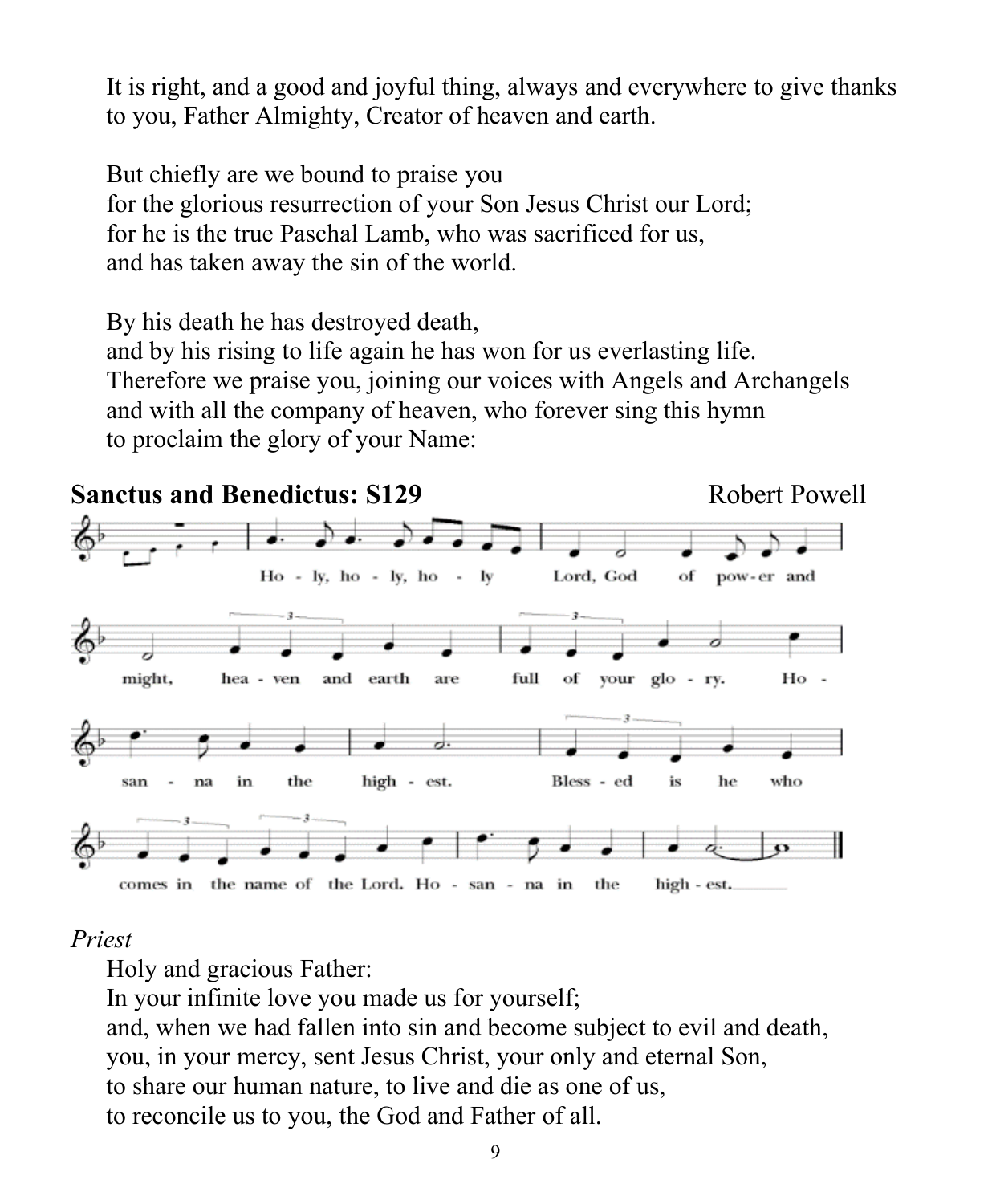He stretched out his arms upon the cross, and offered himself in obedience to your will, a perfect sacrifice for the whole world.

On the night he was handed over to suffering and death, our Lord Jesus Christ took bread; and when he had given thanks to you, he broke it, and gave it to his disciples, and said, "Take, eat: This is my Body, which is given for you. Do this for the remembrance of me."

After supper he took the cup of wine; and when he had given thanks, he gave it to them, and said, "Drink this, all of you: This is my Blood of the new Covenant, which is shed for you and for many for the forgiveness of sins. Whenever you drink it, do this for the remembrance of me."

### Therefore we proclaim the mystery of faith: *Christ has died. Christ is risen. Christ will come again***.**

We celebrate the memorial of our redemption, O Father, in this sacrifice of praise and thanksgiving. Recalling his death, resurrection, and ascension, we offer you these gifts. Sanctify them by your Holy Spirit to be for your people the Body and Blood of your Son, the holy food and drink of new and unending life in him. Sanctify us also that we may faithfully receive this holy Sacrament, and serve you in unity, constancy, and peace; and at the last day bring us with all your saints into the joy of your eternal kingdom.

All this we ask through your Son Jesus Christ. By him, and with him, and in him, in the unity of the Holy Spirit all honor and glory is yours, Almighty Father, now and forever. *AMEN***.**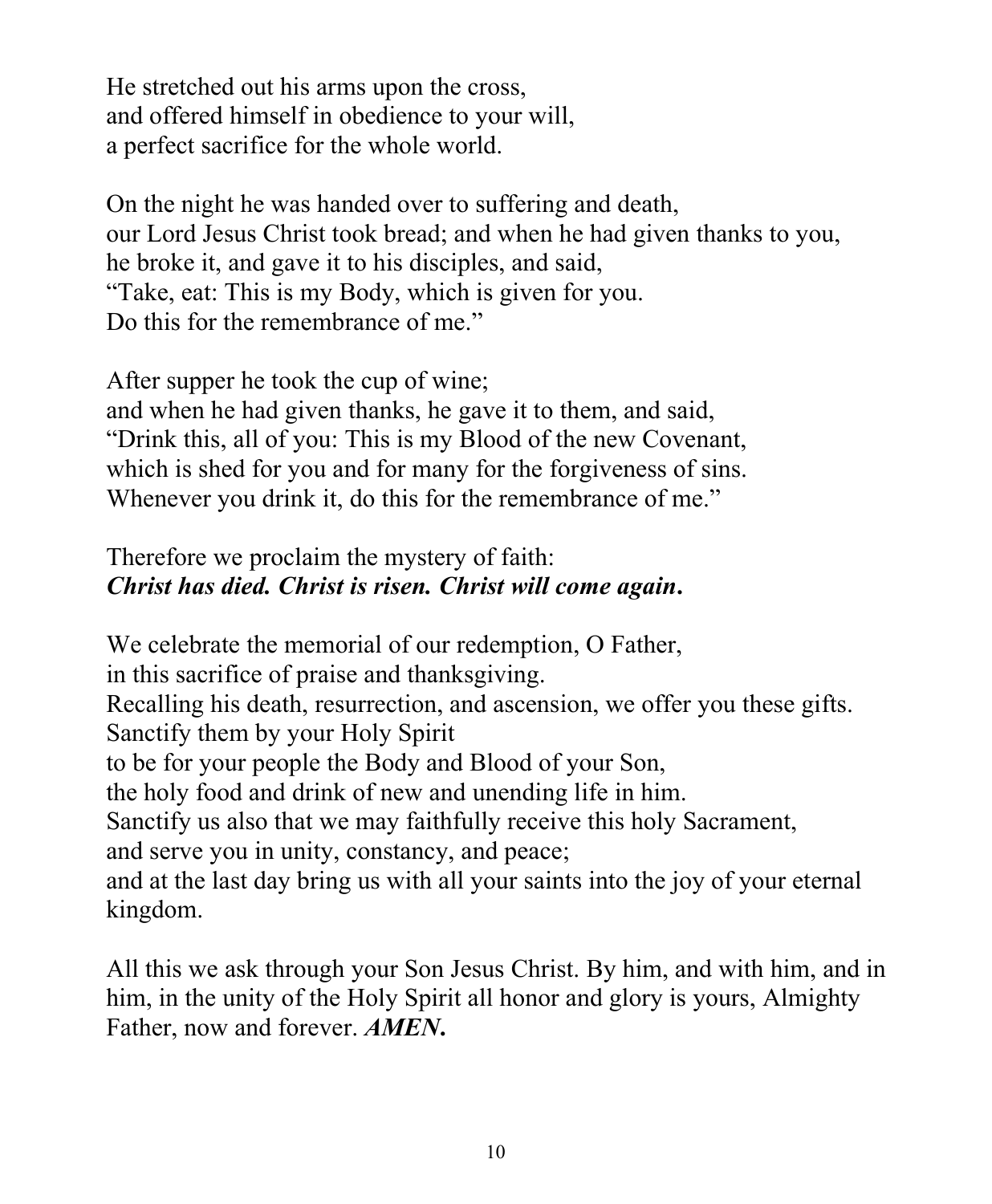## **The Lord's Prayer**

And now, as our Savior Christ has taught us, we are bold to say

*Our Father, who art in heaven, hallowed be thy Name, thy kingdom come, thy will be done, on earth as it is in heaven. Give us this day our daily bread. And forgive us our trespasses, as we forgive those who trespass against us. And lead us not into temptation, but deliver us from evil. For thine is the kingdom, and the power, and the glory, for ever and ever. Amen.*

#### **The Breaking of the Bread 8:30 a.m.**

*Priest:* Christ our Passover is sacrificed for us *People: Therefore let us keep the feast.*

### **10:00 a.m. Fraction Anthem**



## **Ministration of Communion**

*Priest* The Gifts of God for the People of God.

*All are welcome to receive Communion.* 

*This is the table, not of the Church, but of the Lord. Come, you who have much faith and you who have little, you who have been here often and you who have not been here*  long, you who have tried to follow and you who have failed. Come, because it is the *Lord who invites you. It is his will that those who want him can meet him here.*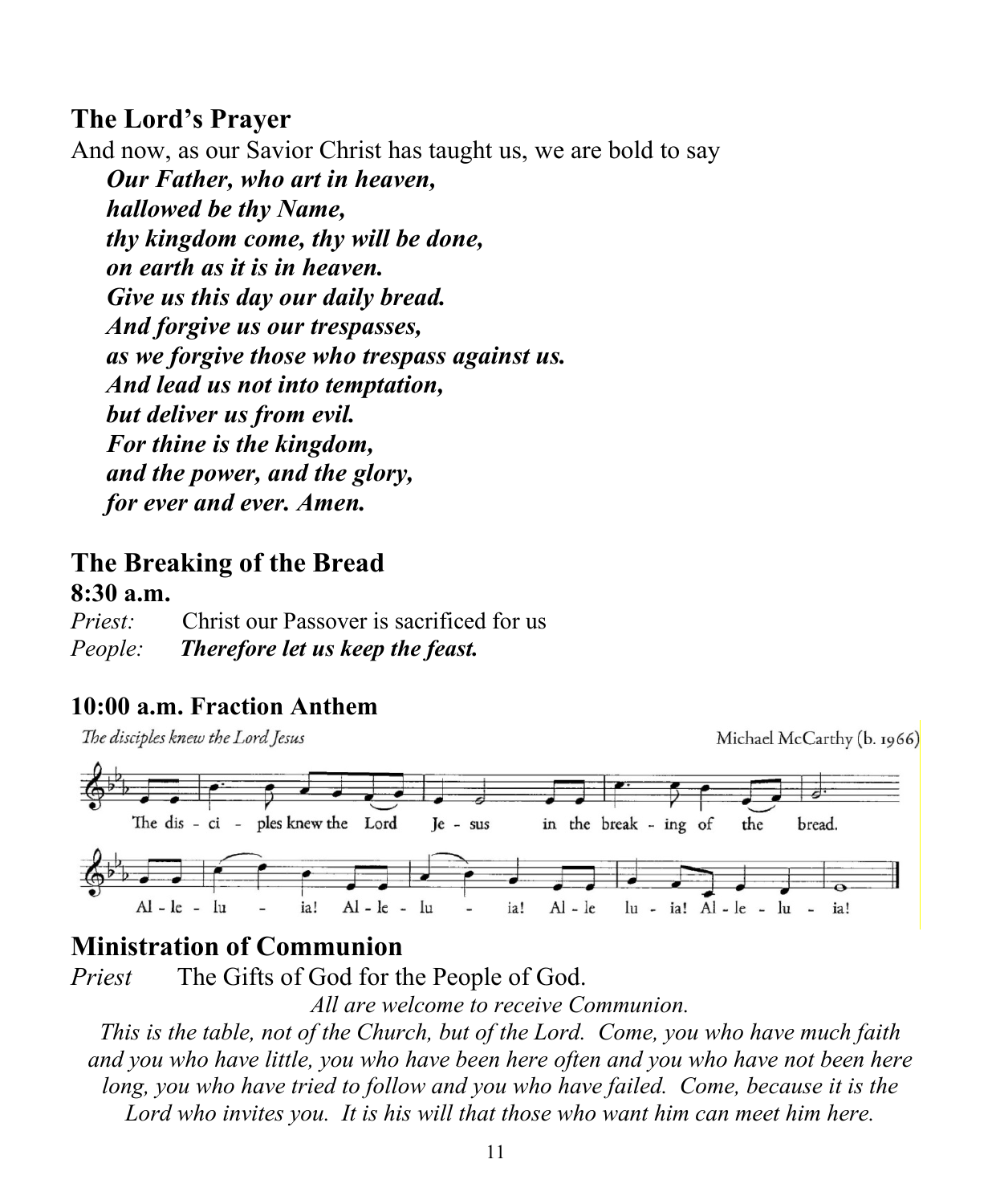# **Communion Music Hymn 487 Come, My Way, My Truth, My Life** *The Call* **Prayer of Thanksgiving**

#### *Priest* Let us pray.

*All God of abundance, you have fed us with the bread of life and cup of salvation; you have united us with Christ and one another; and you have made us one with all your people in heaven and on earth. Now send us forth in the power of your Spirit, that we may proclaim your redeeming love to the world and continue forever in the risen life of Christ our Savior. Amen.* 

**The Blessing**

|                      | <b>EXAMPLE 229 IN CHILIST LIBER 18 180 EAST OF WEST</b>                            | MCNEE             |
|----------------------|------------------------------------------------------------------------------------|-------------------|
| <b>The Dismissal</b> |                                                                                    |                   |
| Priest               | Alleluia! Alleluia! Let us go forth into the world in witness to<br>Christ's love. |                   |
| People               | <b>Thanks be to God. Alleluia! Alleluia!</b>                                       |                   |
| <b>Postlude</b>      | Sonata II, movement 3                                                              | Felix Mendelssohn |

**Hymn 529 In Christ There Is No East or West** *McKee*

*You are invited to be seated for the postlude.* 

# **PRAYER LIST**

Please keep the following in your daily prayers.

**Pray for our church:** For Justin, archbishop of Canterbury; for Michael, presiding bishop; DeDe, our bishop; Glenn, our priest. Pray for our Vestry.

**For Parishes in our Diocese:** We pray for the people of St. Matthew's Episcopal Church in Moravia, and the people of St. Andrew's Episcopal Church in New Berlin and their priest, the Rev. Steve White.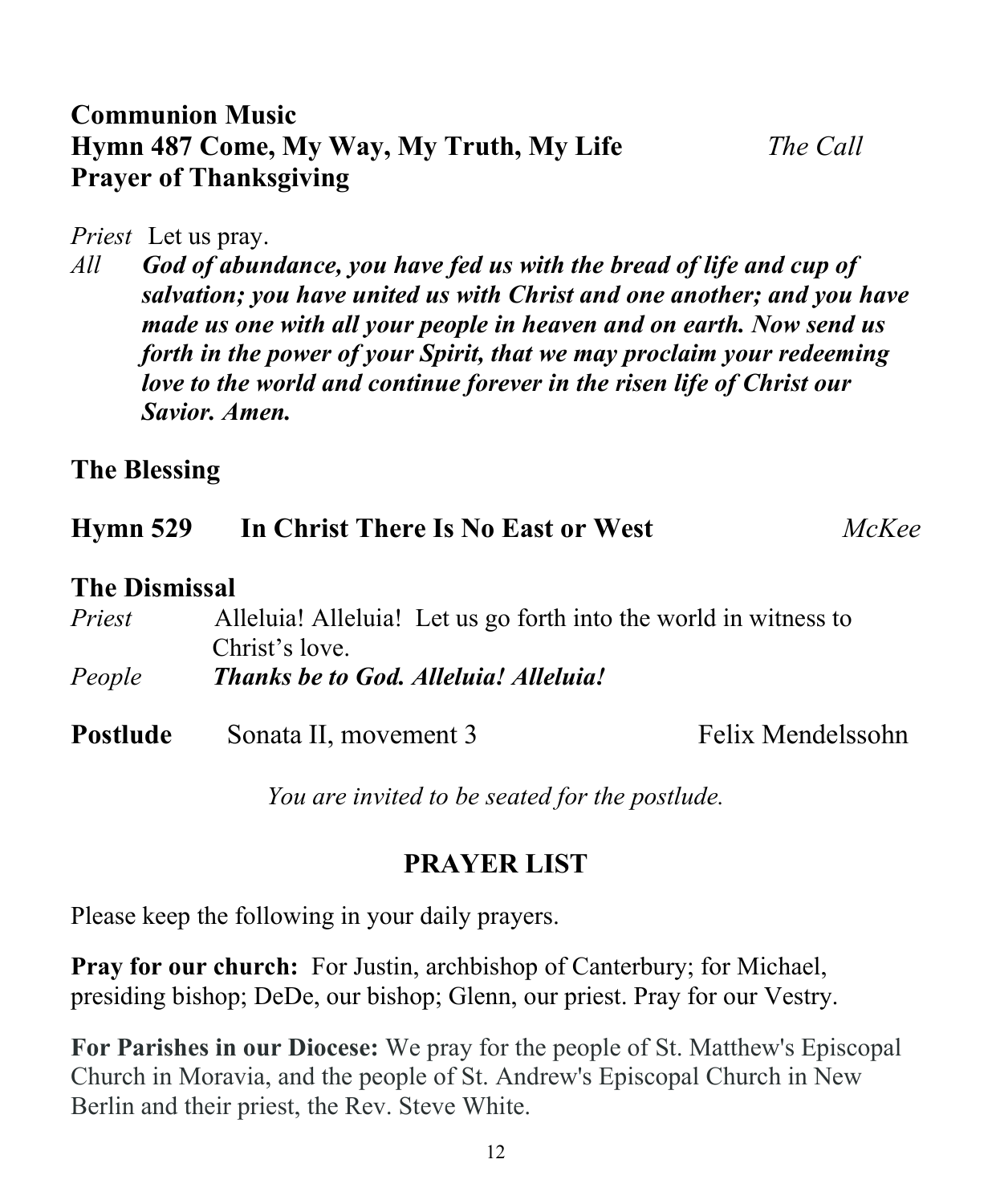**For our Companion Diocese of El Salvador:** We pray for the people of Misión San Esteban and their priest, the Rev. Alfredo López.

**The Episcopal Church**: we pray for the people of the Diocese of Texas, their Diocesan Bishop, the Rt. Rev. C. Andrew Doyle, their Bishops Suffragan, the Rt. Rev. Jeff W. Fisher and the Rt. Rev. Kathryn M. Ryan, and their Bishop Assistant, the Rt. Rev. Hector F. Monterroso.

**In the Anglican Communion**: we pray for the people of the Scottish Episcopal Church and their prime bishop, the Most Rev. Mark Strange.

**Pray for those with special needs:** Diane; Christine; Pam; Drieux; Katherine Bigelow; Michael Abbott Copeland; Marcy and the Keeler family; Rudy; Nancy Campbell; Andrew & Mary; Rebecca Seager; Michael Lawler; Ida Fernandes; Michelle; Jeremy & Kristin; Bernice Georges; Chucky; Tom; Rose; Jeff & Nicole; Connie Alexander; Lorraine; Charles Levchak, Virginia Chatterton, Berniece Georges, Samantha & Mike McMullen, Lawrence, Katherine Corse, Rayleen Deanna, Ken Lattimore and Patty Bloomer.

**Pray for those with continuing needs:** Shawn Kaiser; Jessica, Nancy Pille; Sally; Marsha Brown; Danielle Robbins; Jon Walz Koeppel; Heavenly, Roselle Illsley; Nathaniel Green; Masha Britten; Linda Bobletz,Robert, Gary and Bill

**Pray for those celebrating birthdays this week:** We pray for those who are celebrating birthdays this week: Reid Koppeler. We also pray for Forrest & Sandy Copeland who are celebrating their anniversary this week.

**Pray for all who govern:** Joe, our president; Kathy, our governor; Jason, our county executive and Jared, our mayor.

**Pray for members, loved ones, and their families in the military:** Kurt Albaugh, Laura & Nick Carter, Darlene Croston, Colin Davis, Wendy Finley, David Komar, Joshua Loch, Marshall Cohen, Ben Sherwood Evans and Seth Thomas.

### **Pray for those who have died.**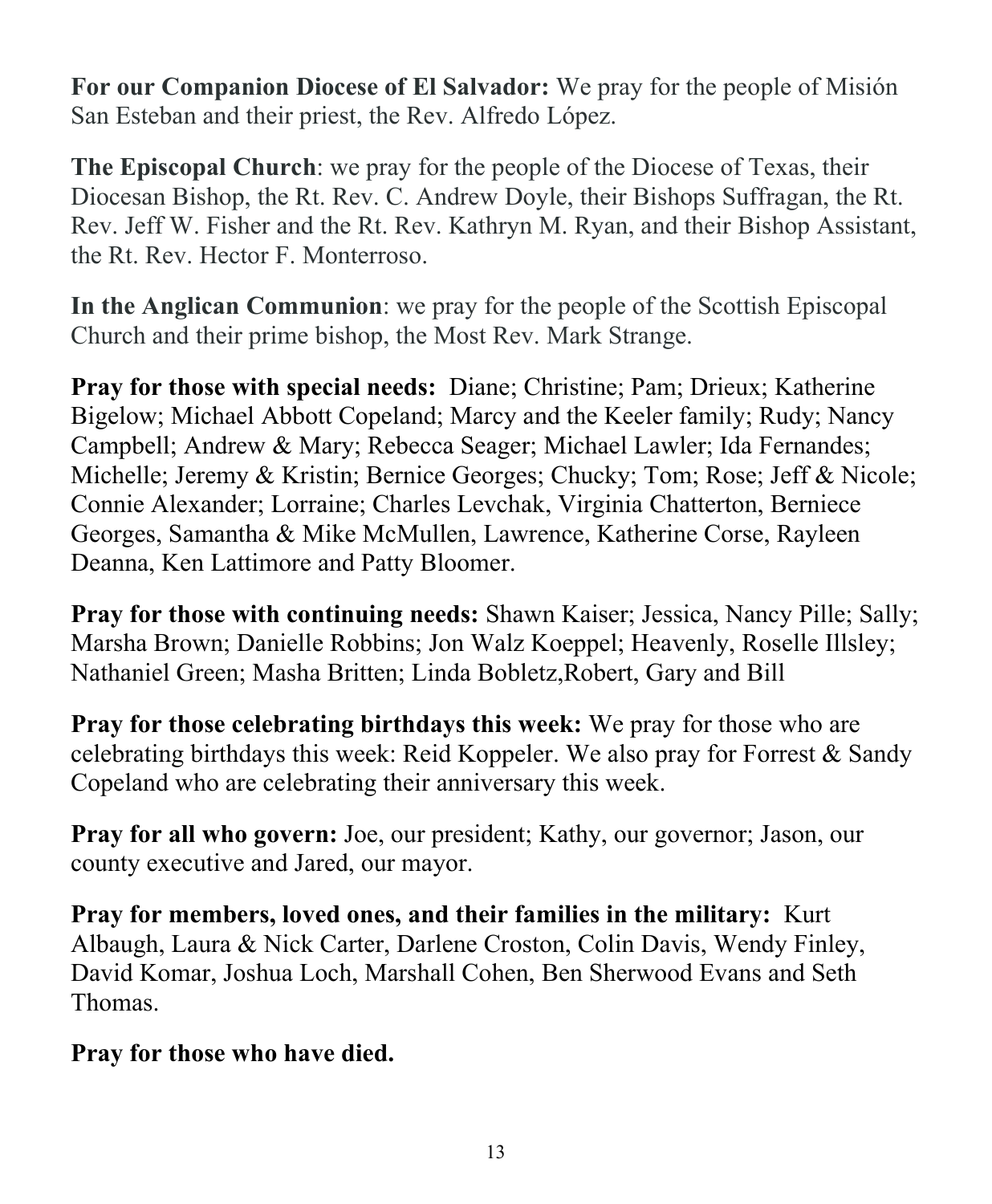# **ANNOUNCEMENTS**

**LIVE STREAM:** *Sunday May 15, 2022 at 10 a.m.* 

*YouTube: [bit.ly/trinitybinghamton](https://www.youtube.com/c/TrinityMemorialEpiscopalChurch)*

**Trinity Forums are back!** *In-person Forums are held at 11:30 in the Common Room and on TrinityZoom.org*

> *Deena Dement speaking on "Notes from a Local Therapist: Impacts of the Covid 19 pandemic on mental health care providers and their clients"*

### **Calendar**

| Sunday, May 15    | 8:30 Contemplative Eucharist                  |
|-------------------|-----------------------------------------------|
|                   | 10am Holy Eucharist with Choir                |
| Sunday, May 15    | 11:30am Canteen Lunch at the gym door         |
| Sunday, May 15    | 11:30am Trinity Forums                        |
| Wednesday, May 18 | 7:00pm Choir Practice- Choir rehearsal Suite, |
|                   | $7:00$ pm - Su-Casa                           |
| Thursday, May 19  | 7:00pm Pickleball – Gym                       |
| Saturday, May 21  | 9:00am Starting from the Bottom               |